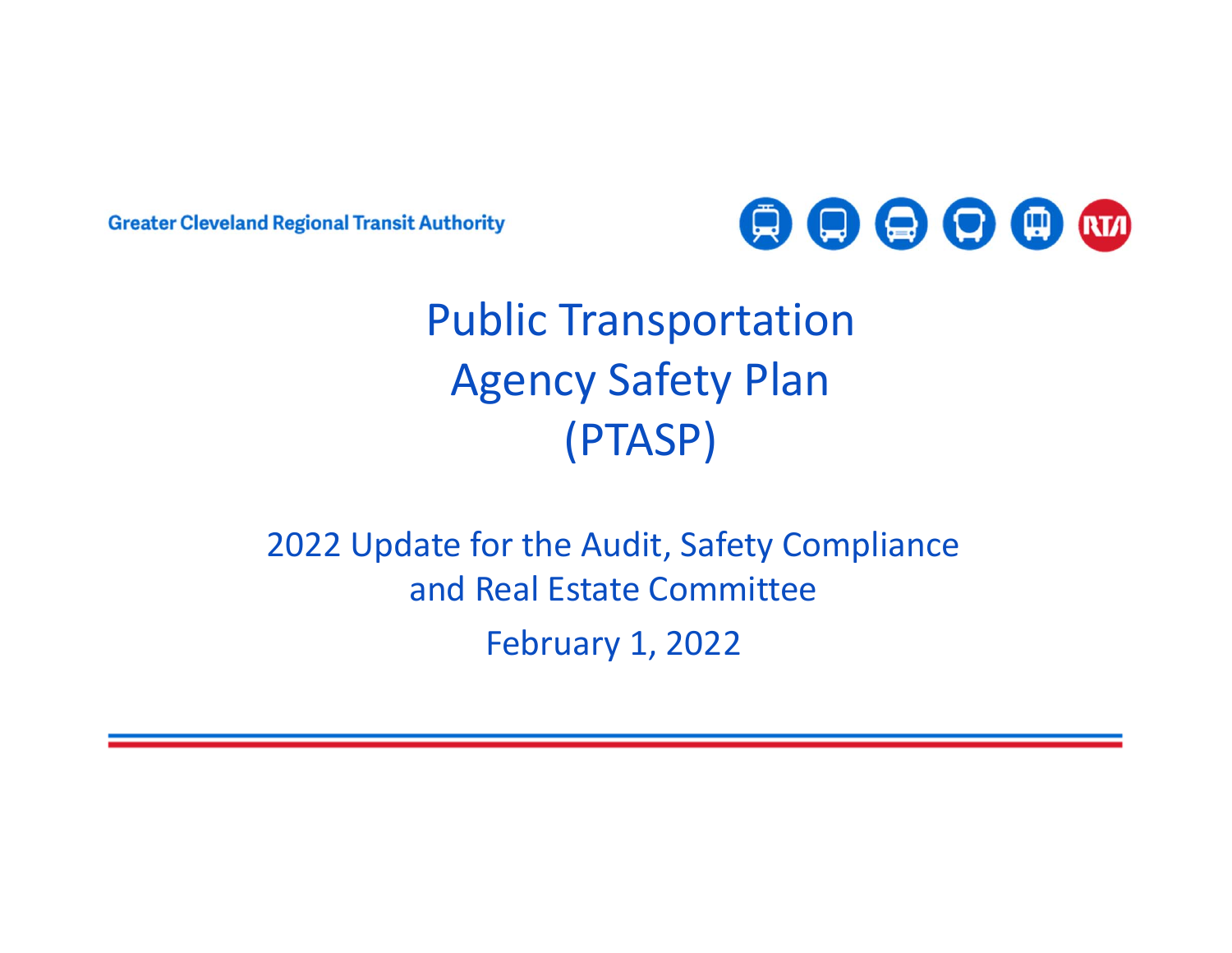A new requirement in 2020 per 49 CFR 673

Risk and performance based plan

Requires Board of Trustees approval annually

2022 is GCRTA's version 3.0

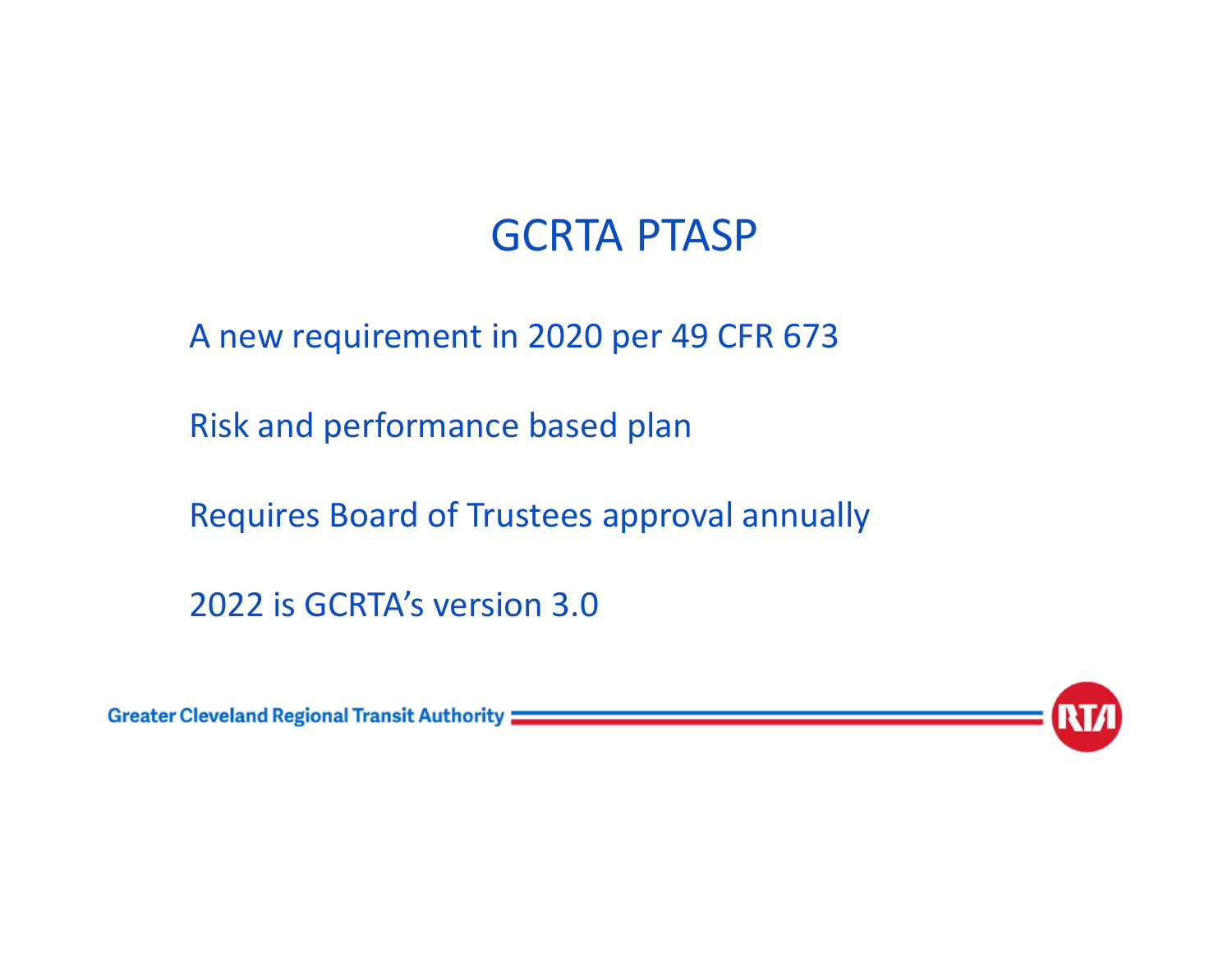Describes all required processes and activities, for example, having an Employee Hazard Reporting System

Identifies Performance Targets as outlined in the requirements

Contains methods of Safety Promotion to communicate and prioritize safety

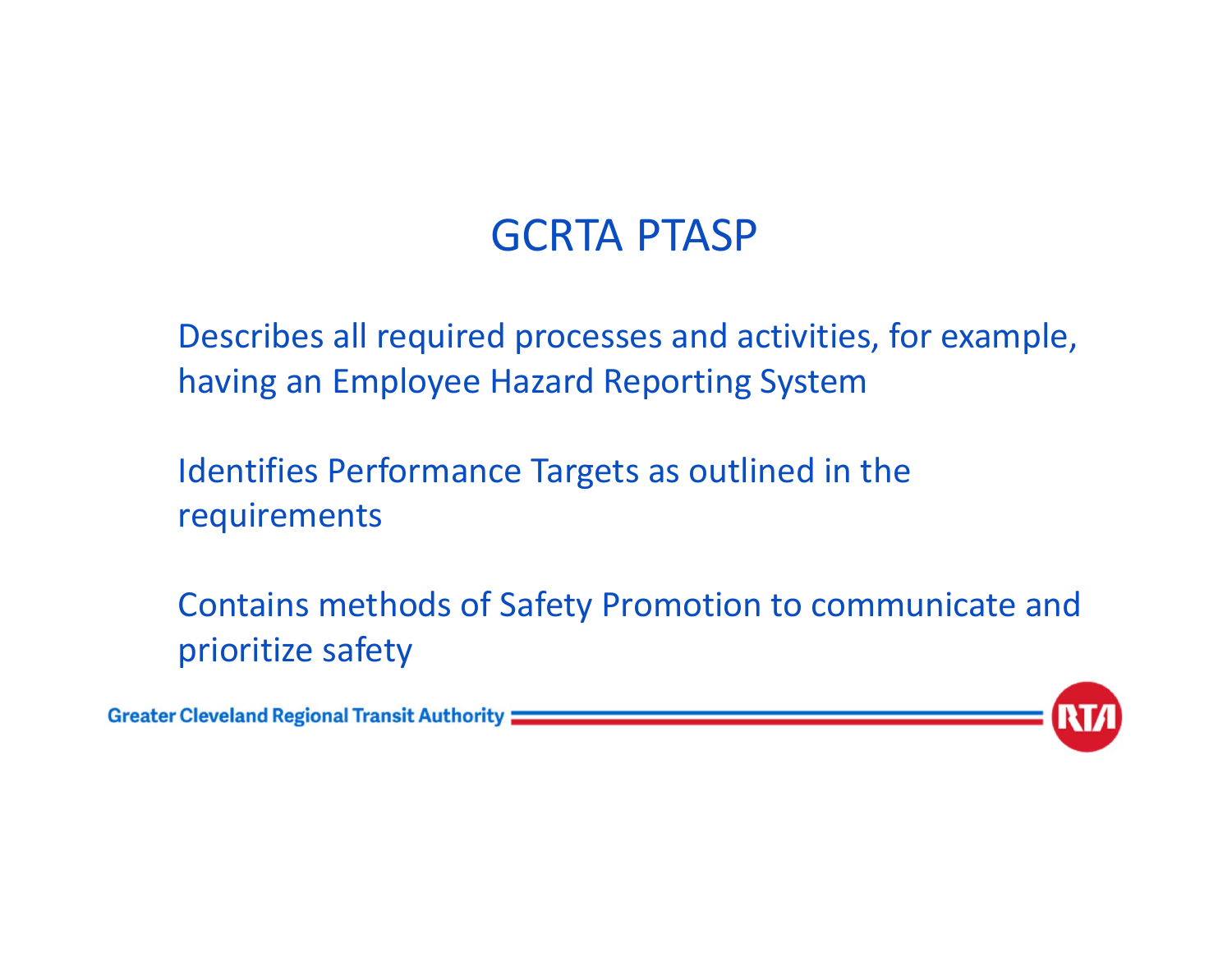Key Updates:

- 1. Bus updates including New Flyer/Gillig fleets
- 2. Transition to electronic pre‐trip inspections
- 3. Latest GCRTA organizational chart
- 4. New Performance Targets



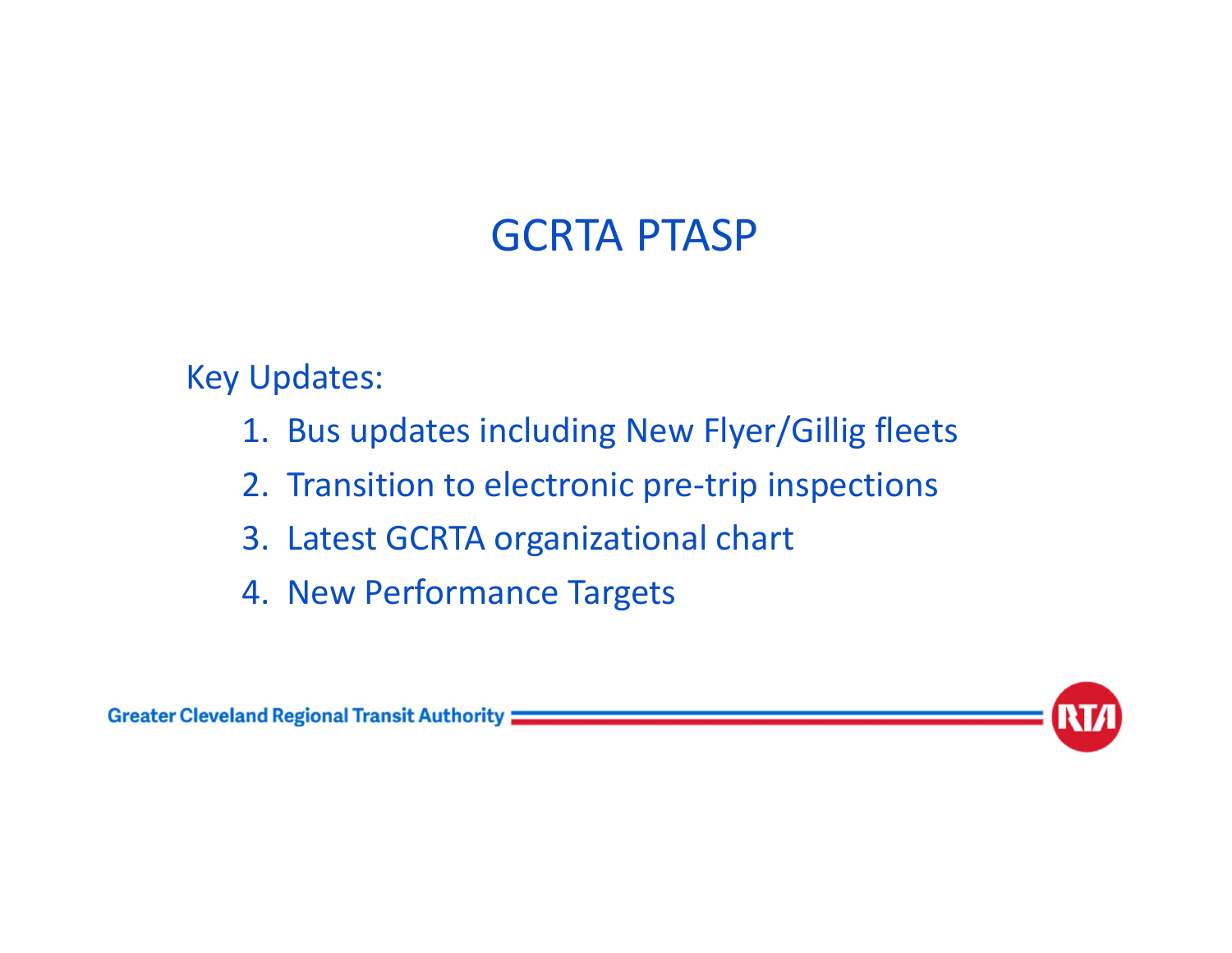Fatalities: Death excluding that resulting from illness or other natural causes and criminal homicides that are not related to collisions with a rail transit vehicle. Includes suicides on rail property.

2021 Actual = 1 (Tower City Incident)

 $2022$  = No more than 1



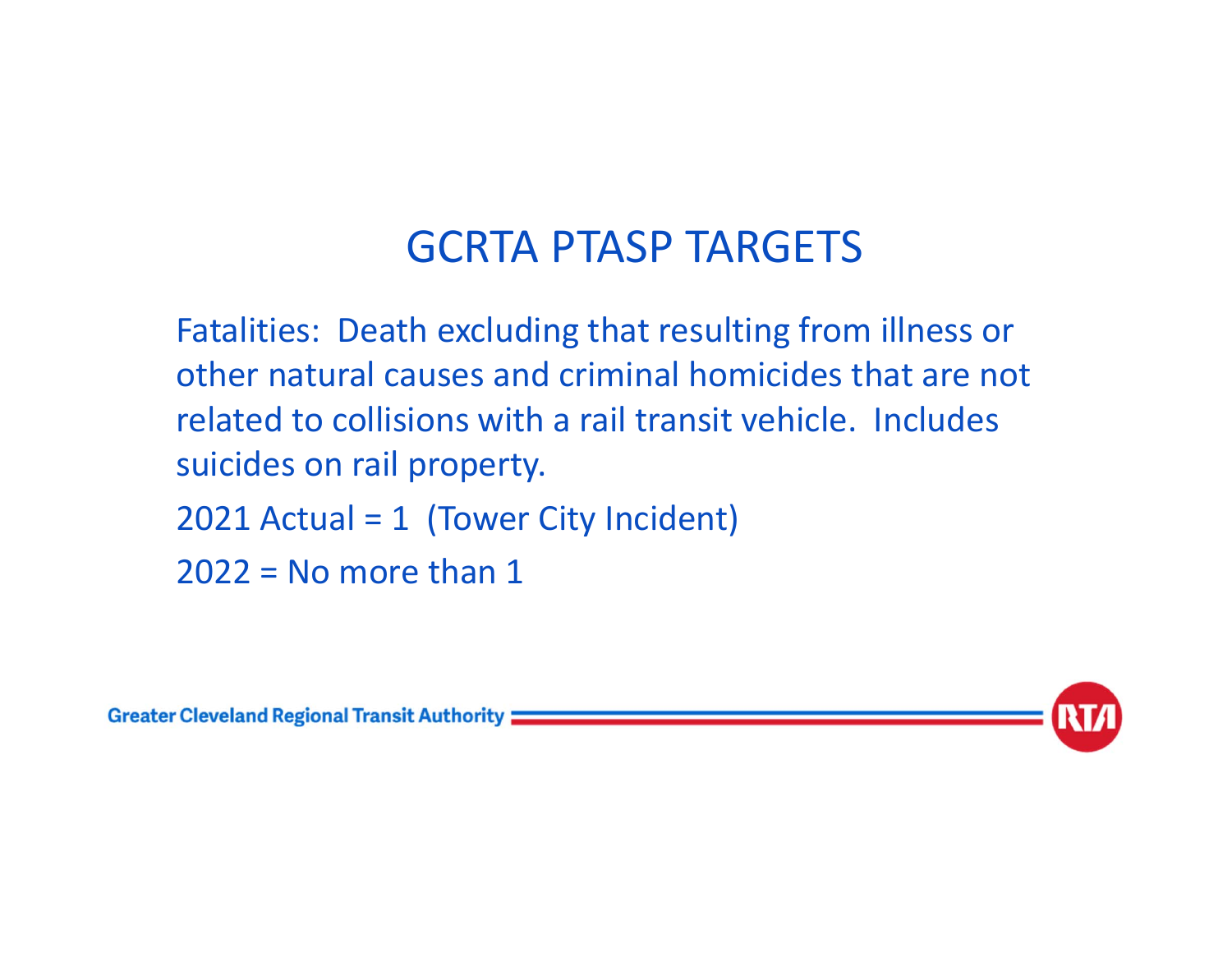Rail Reportable Injuries:

2021 Actual = 2

- o ADA Customer fall from heavy rail platform at E. 34<sup>th</sup> Campus RTS
- o Substation Maintainer Head Injury pulling electrical cable

 $2022$  = No more than 1

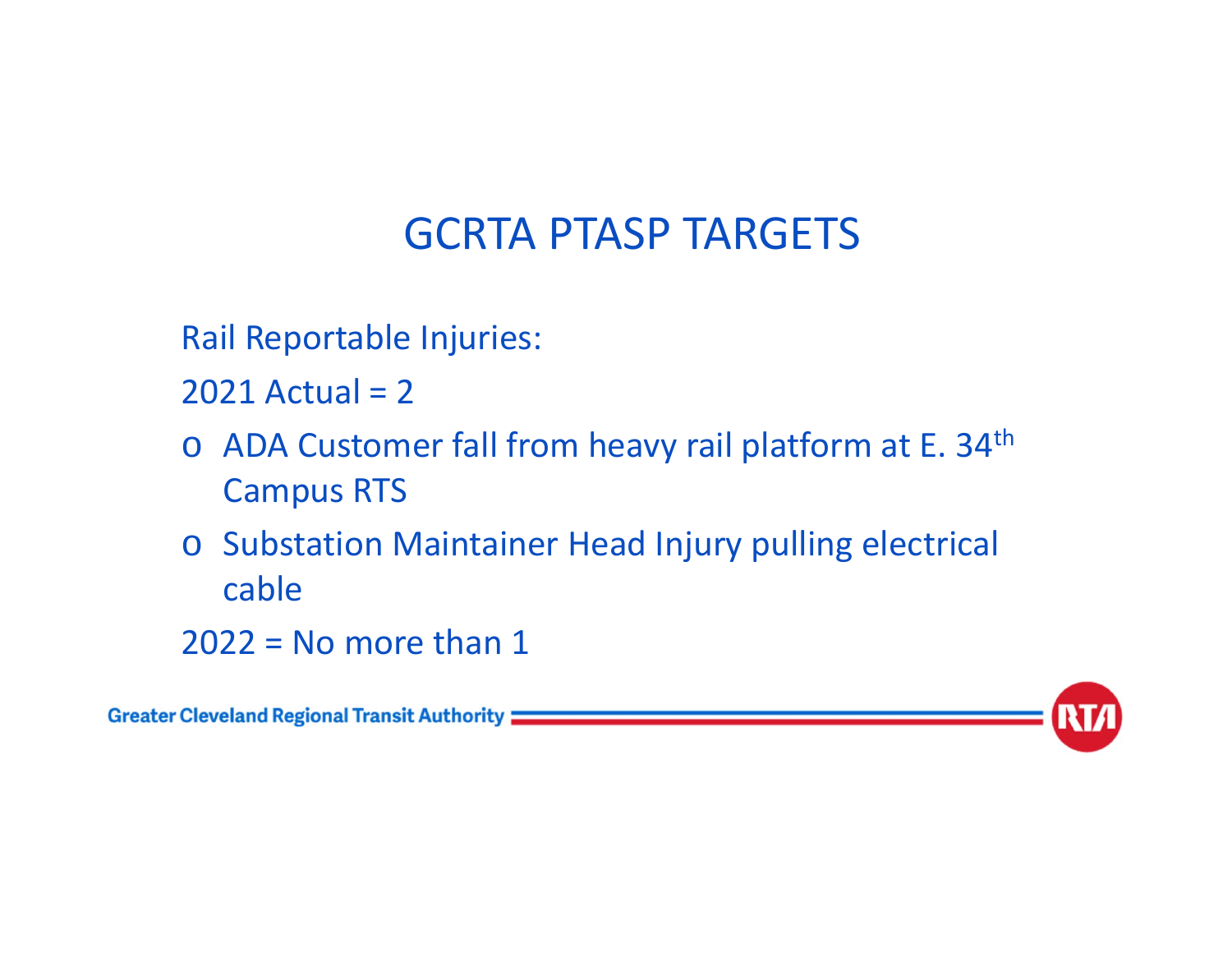Rail Safety Events: A reportable accident, incident or occurrence. Examples include grade crossing collisions, evacuations due to life safety, & derailments.

 $2021$  Actual =  $26*$ 

2022 Target = No more than 18

\* 18 of the total are heavy rail failing motors

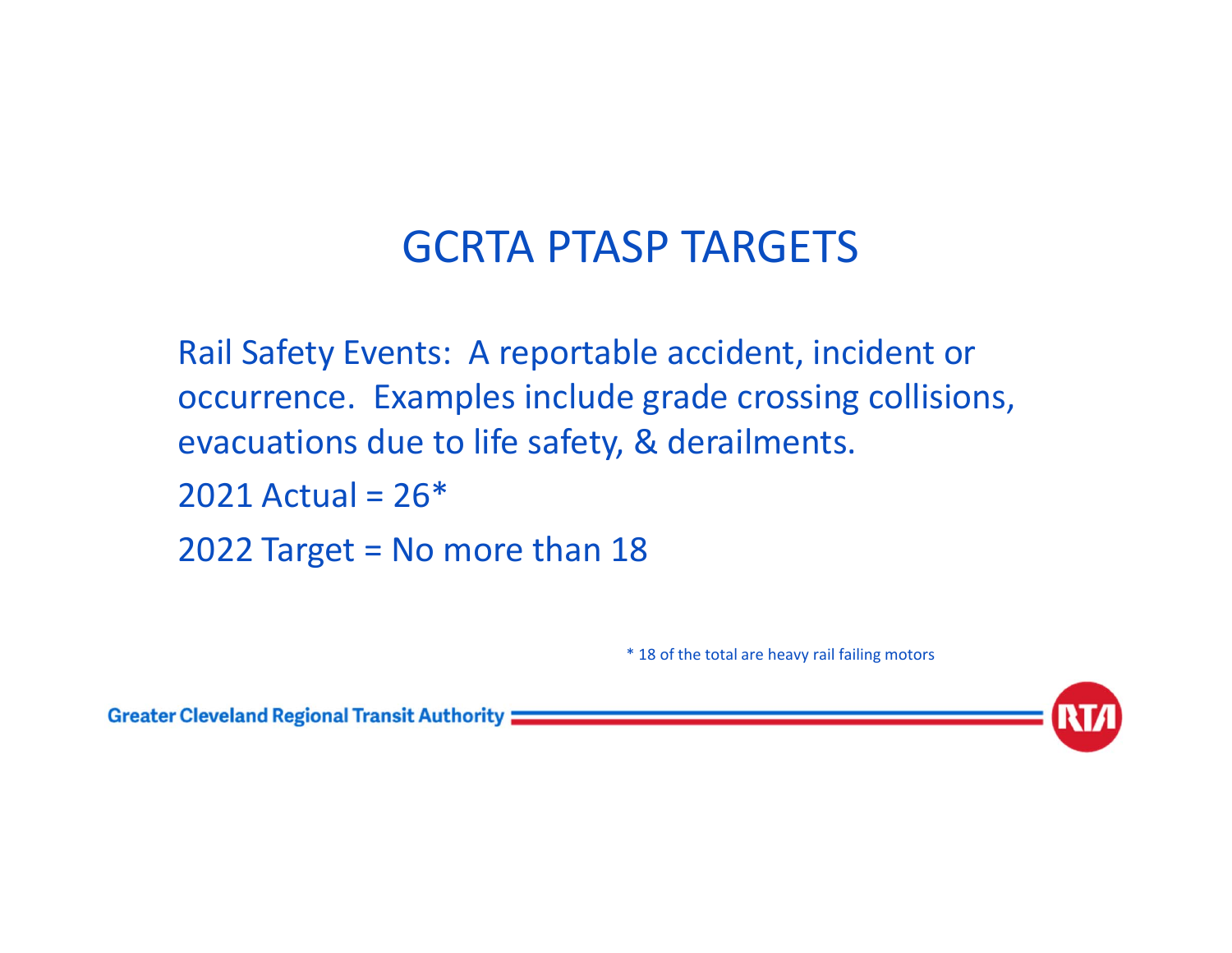Preventable Collision Rate:

### 2021 Actual = 1.34 Collisions per 100,000 Miles 2022 = No more than 1.25 Collisions per 100,000 Miles

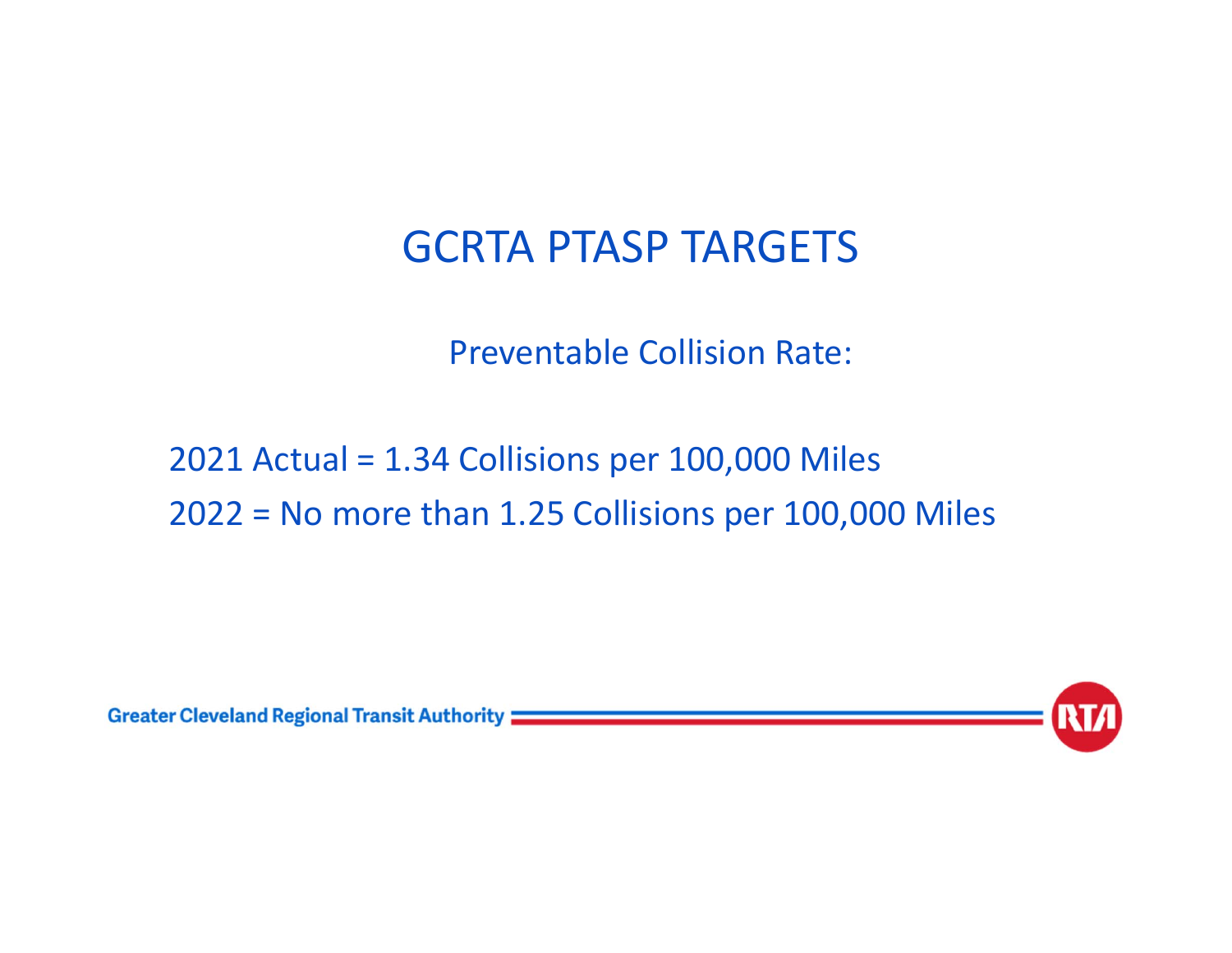

#### **GCRTA Preventable Collisions 2019 to 2021 ‐ December YTD**

Greater Cleveland Regional Transit Authority **Constitution of the Cleveland Regional Transit Authority**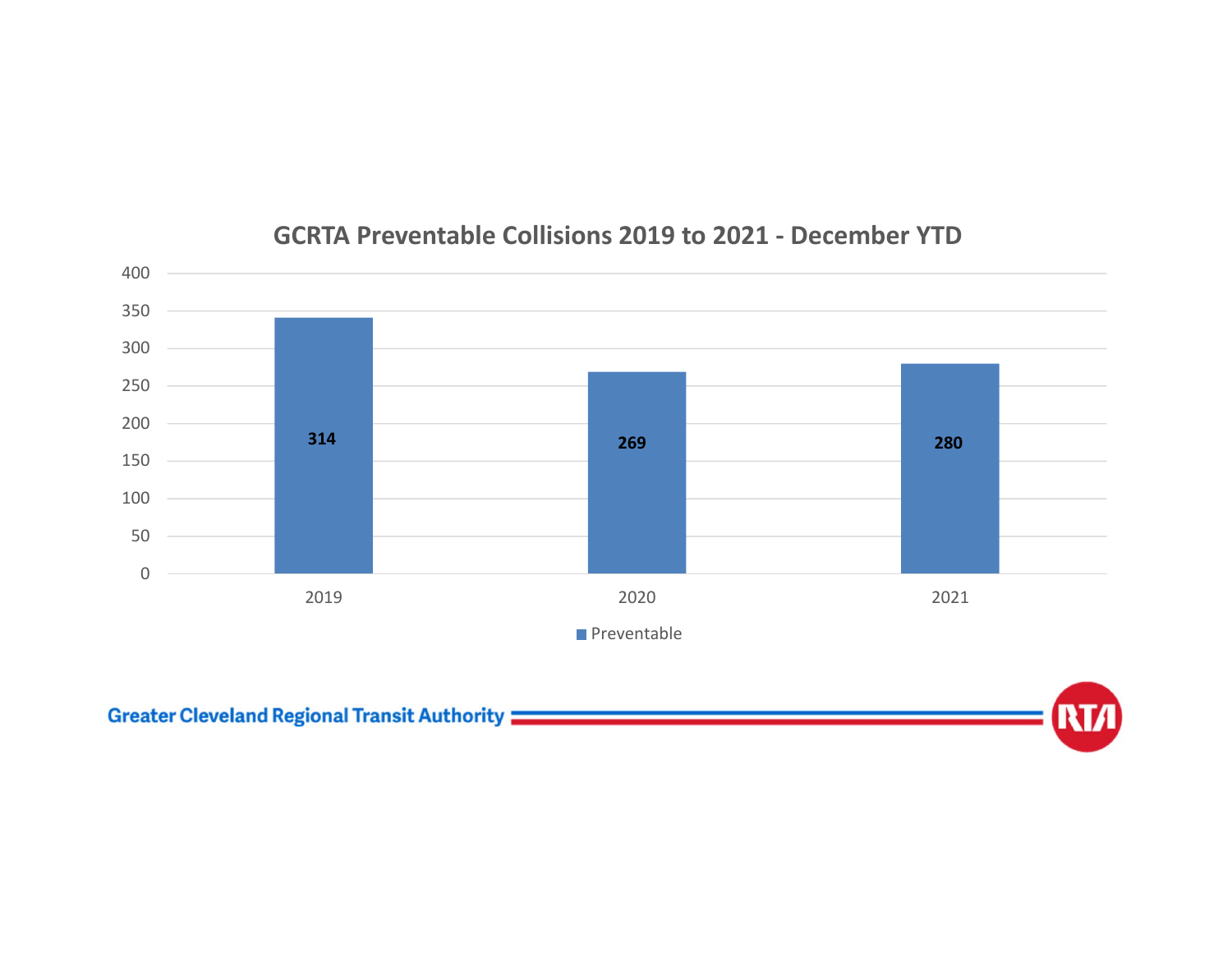Preventable Collision Rate:

GCRTA operated more than 20 million miles in 2021 Averaged 23 collisions per month in 2021

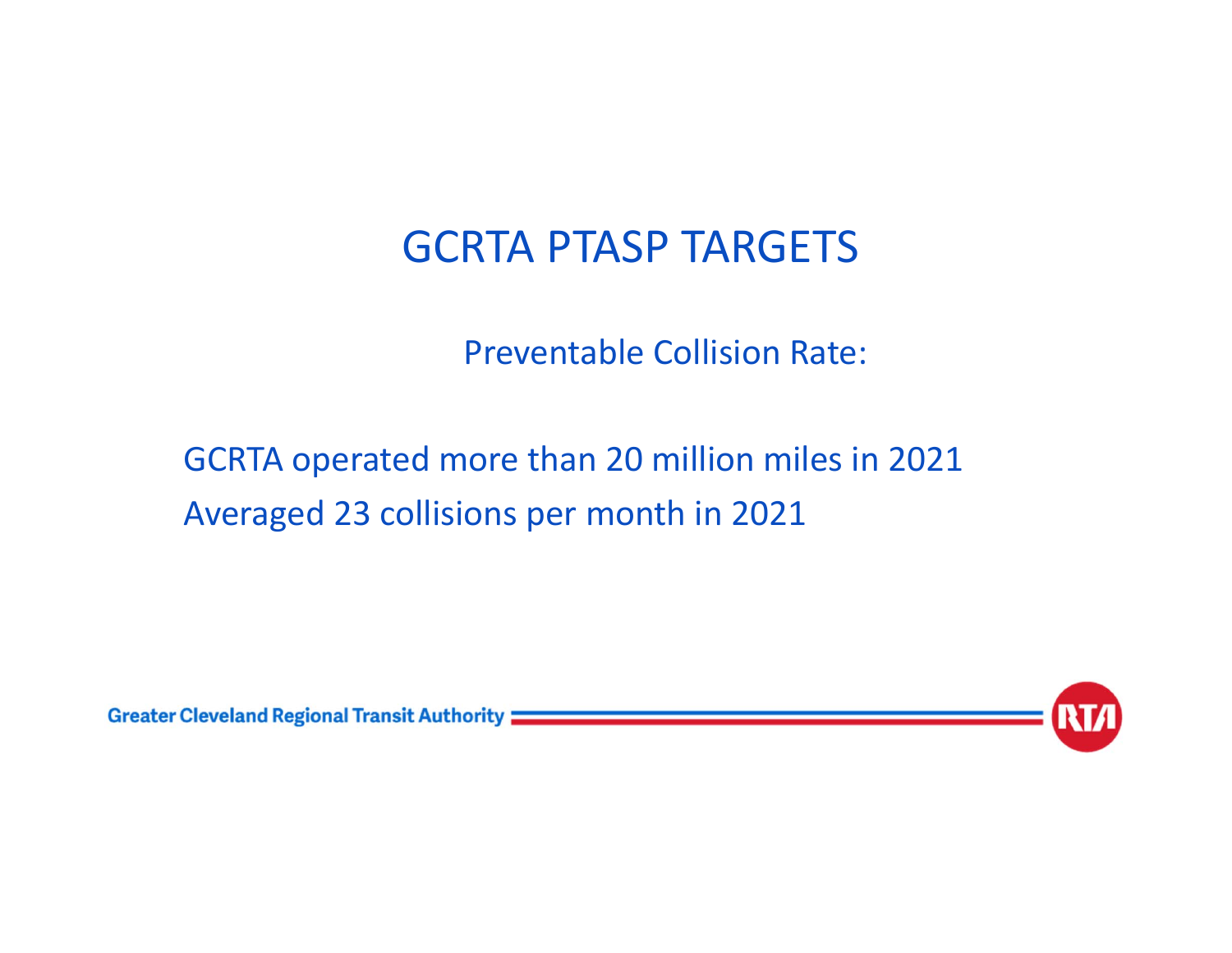Occupational Injury Rate:

2021 Actual = 7.43 injuries per 200,000 hours worked 2022 = No more than 7.0 per 200,000 hours worked

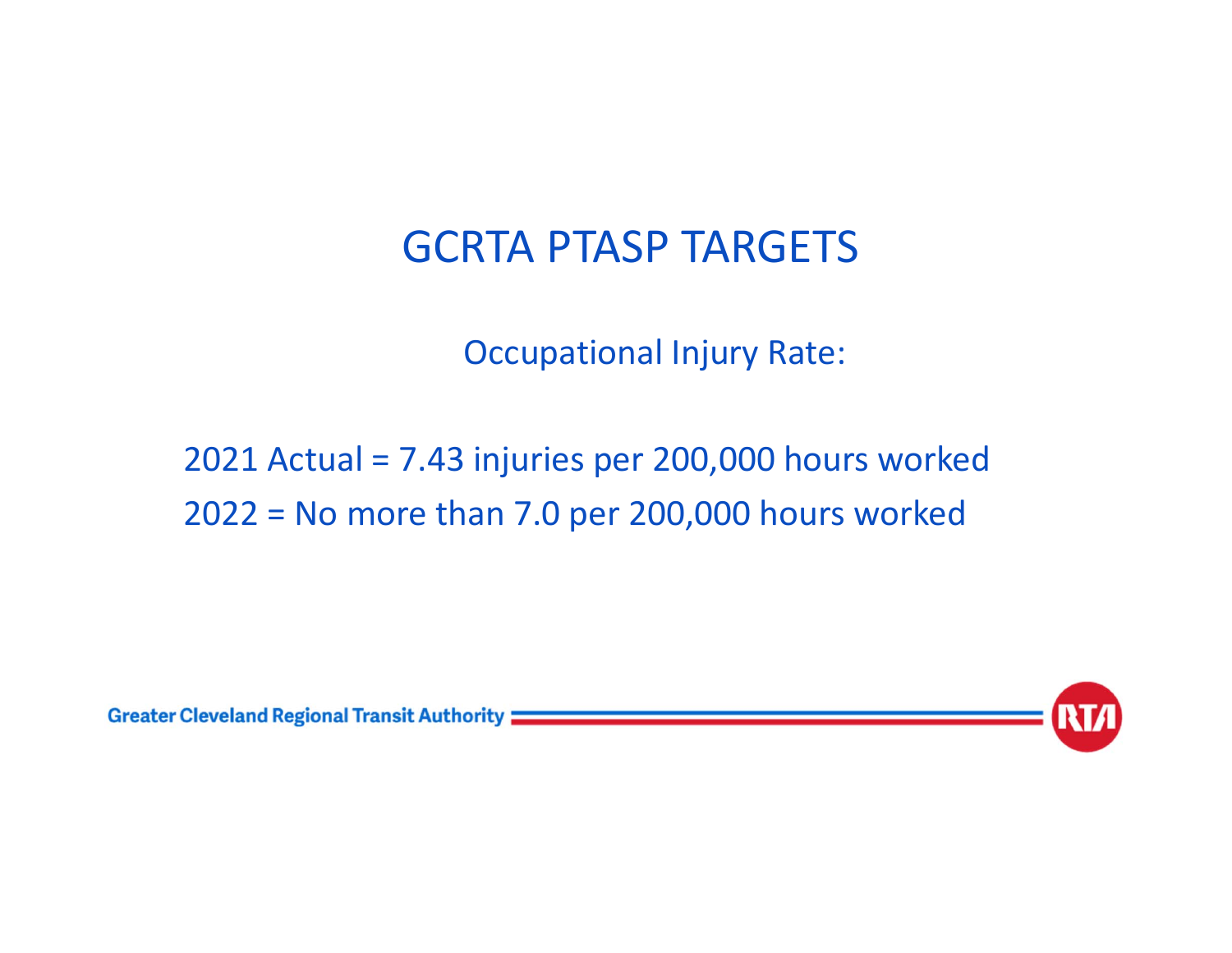

#### **GCRTA Employee Injuries by Claim Type ‐ 2019 to 2021 ‐ December YTD**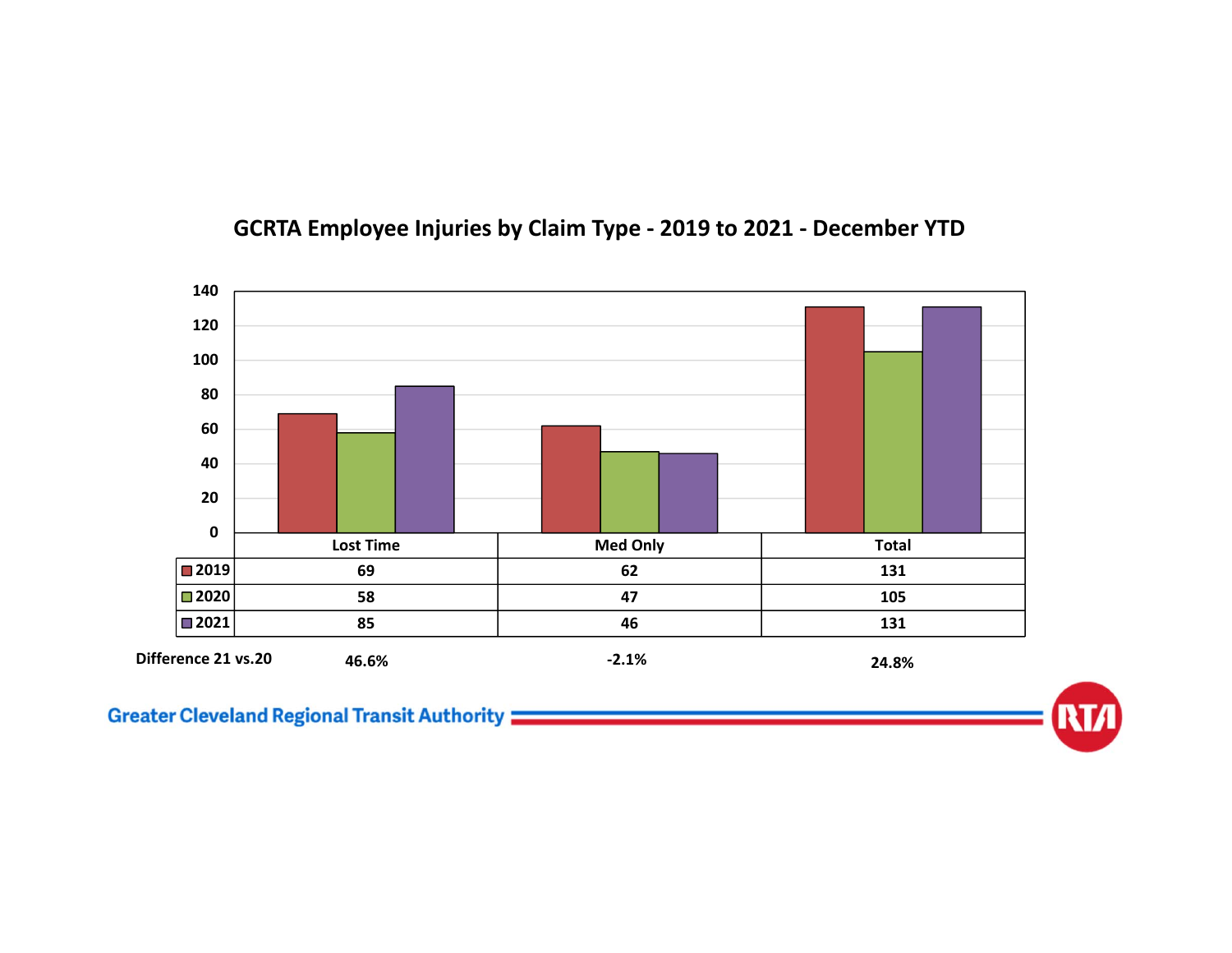Occupational Injury Rate:

GCRTA employees worked over 3.5 Million Hours in 2021 Average number of injuries is 11 per month Top cause of injuries is collisions

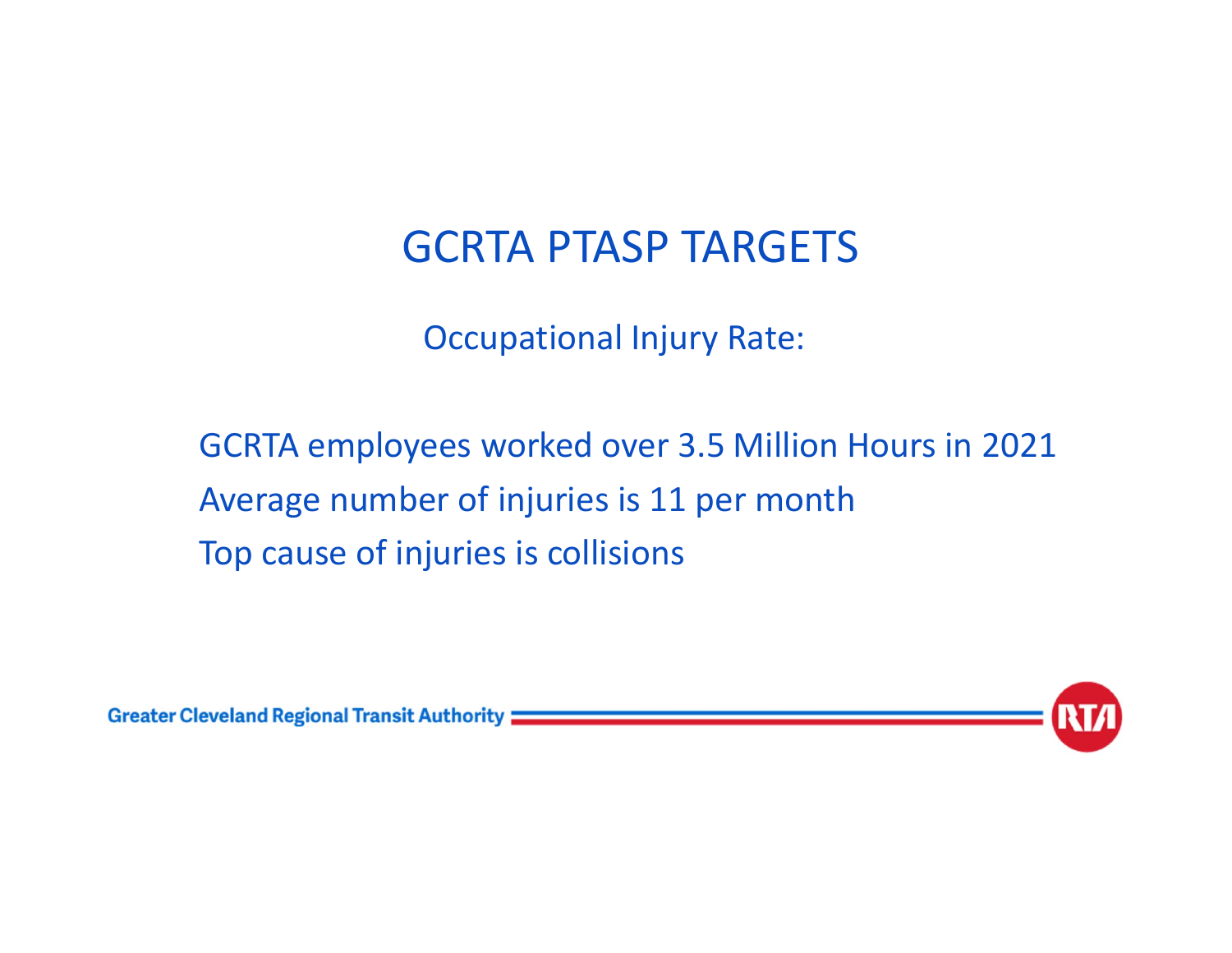Miles Between Service Interruptions (MBSI): The mean distance between major mechanical failures.

Examples include brake failures, motor issues, a door problem, axle defects, and suspension problems.



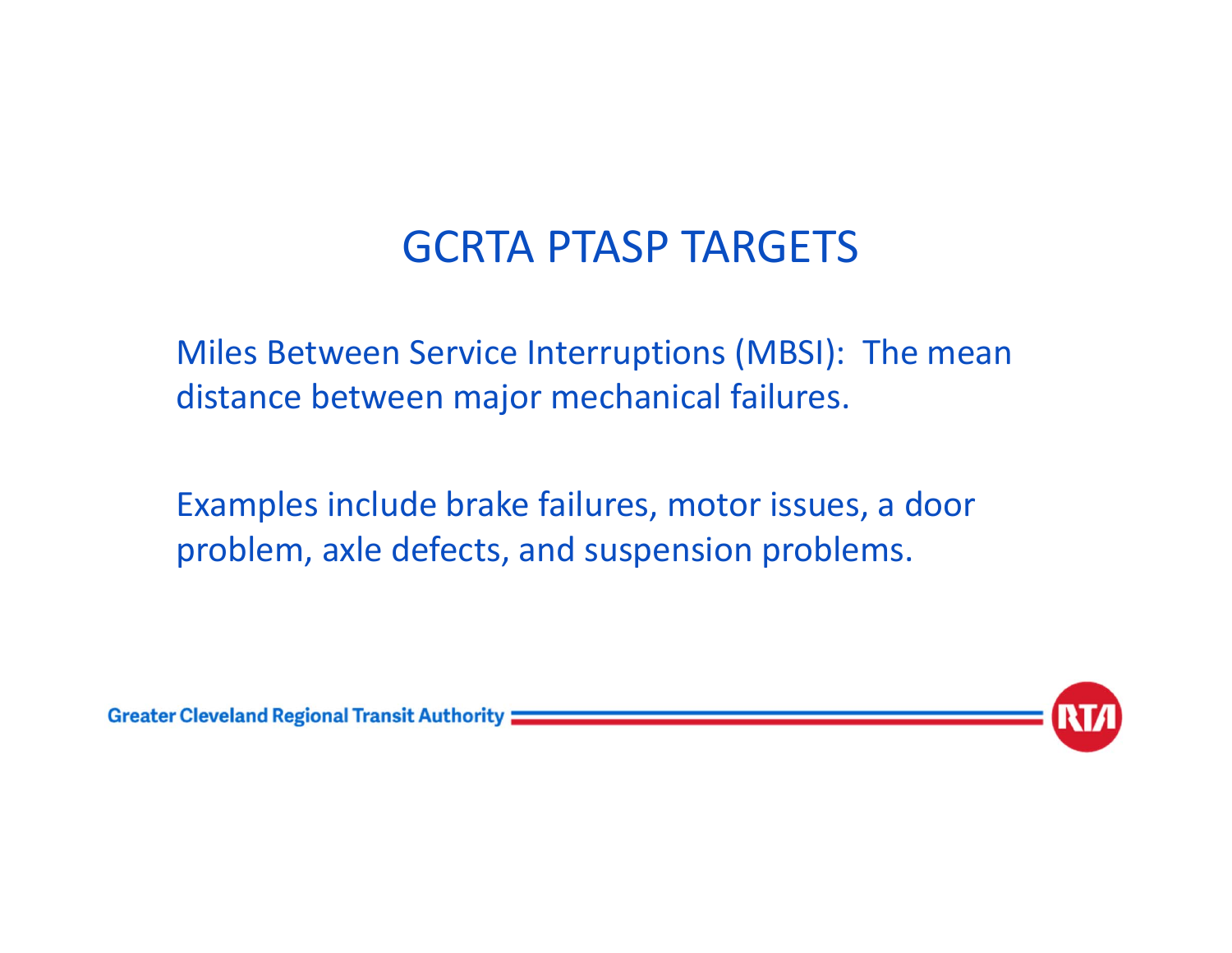2021 Actual = Light Rail Trains 4,798 Heavy Rail Trains 10,442

2022 = Light Rail Trains, at least 5,133 miles Heavy Rail Trains, at least 10,755 miles



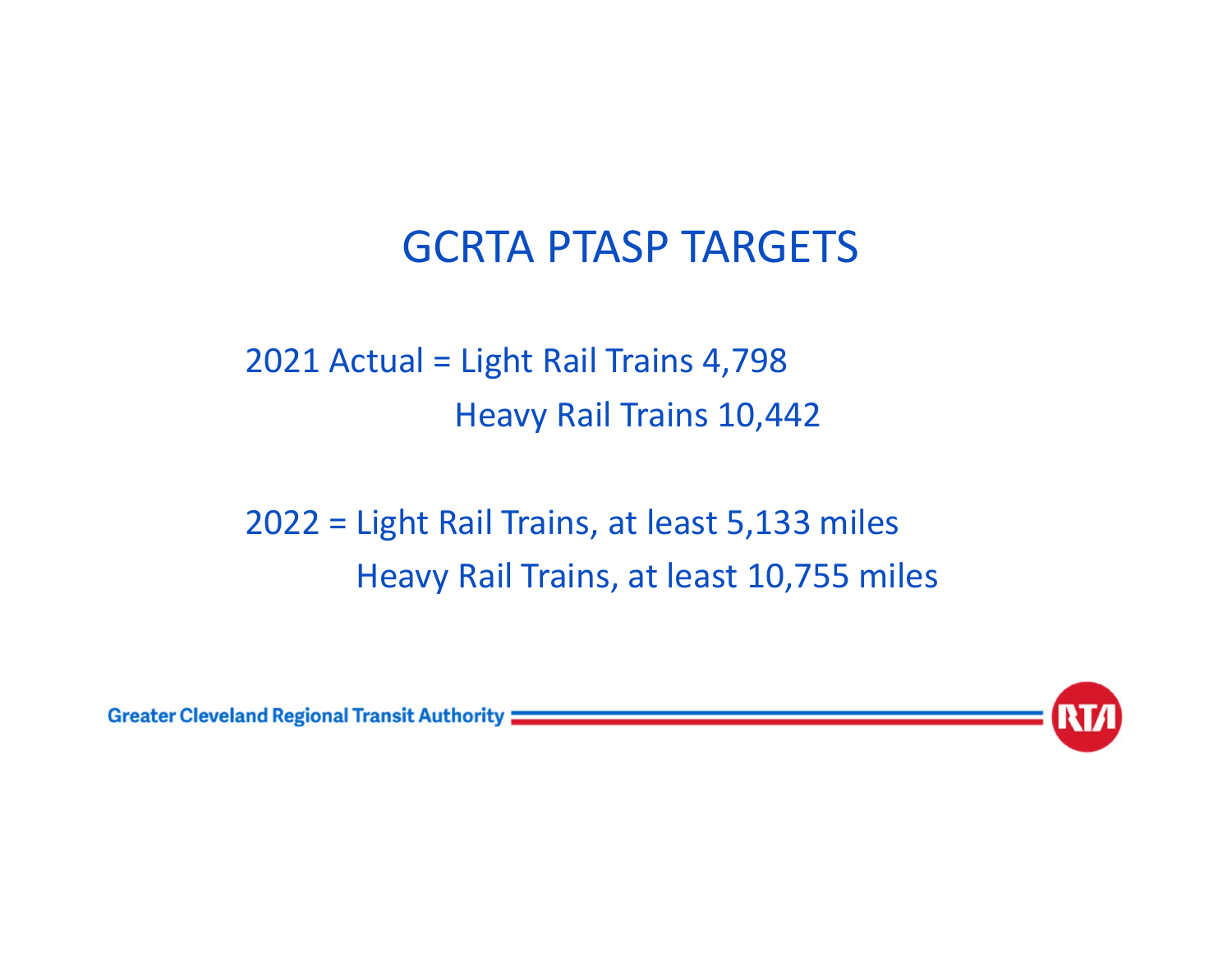Recommendation: Staff requests the Audit, Safety Compliance and Real Estate Committee to recommend the 2022 Public Transportation Agency Safety Plan to the Board of Trustees for approval.